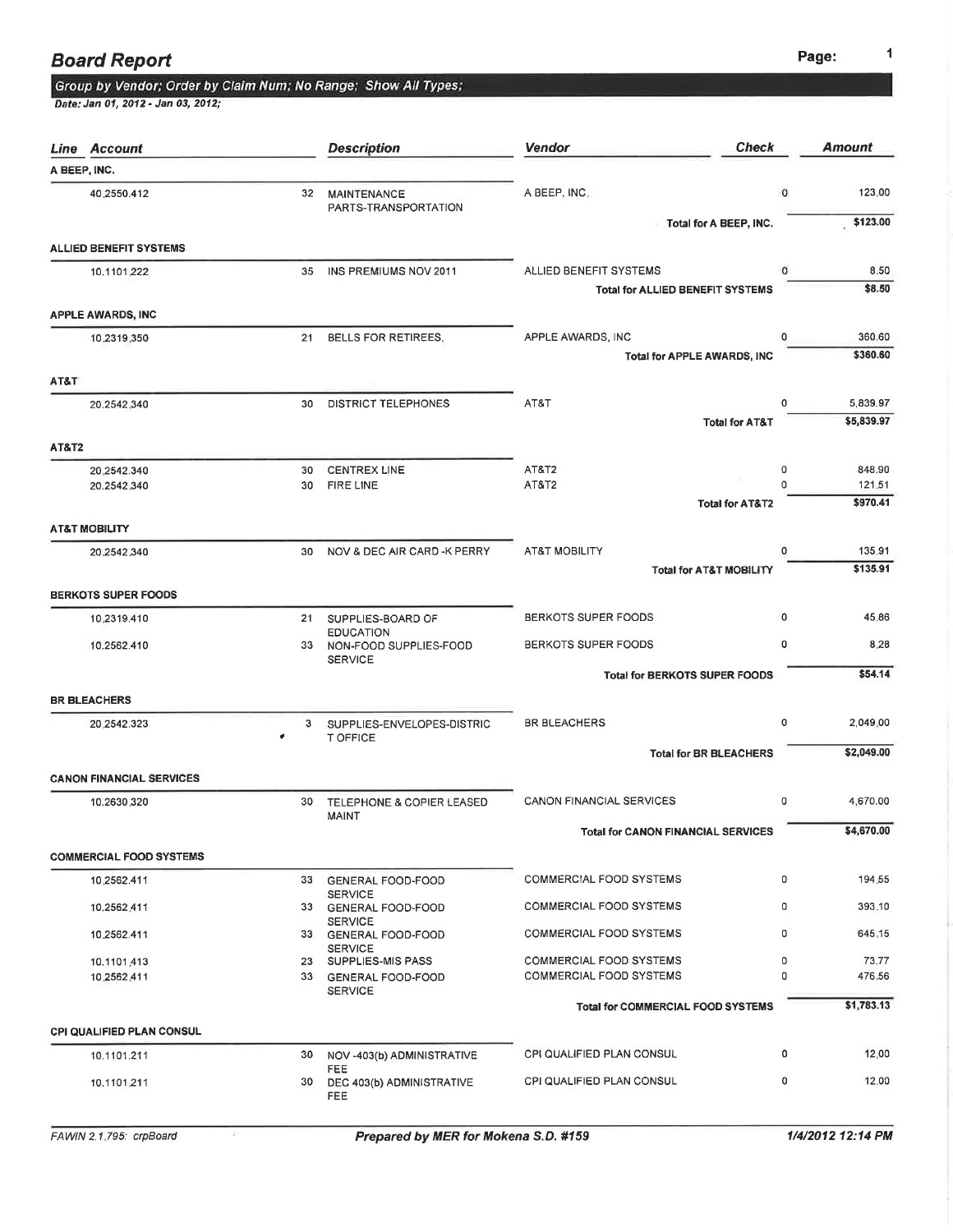## Group by Vendor; Order by Claim Num; No Range; Show All Types;<br>Date: Jan 01, 2012 - Jan 03, 2012;

| Line Account                     |                | <b>Description</b>                                       | <b>Check</b><br><b>Vendor</b>              |          | Amount                 |
|----------------------------------|----------------|----------------------------------------------------------|--------------------------------------------|----------|------------------------|
|                                  |                |                                                          | Total for CPI QUALIFIED PLAN CONSUL        |          | \$24.00                |
| <b>DELTA DENTAL OF IL-RISK</b>   |                |                                                          |                                            |          |                        |
| 10,1101.222                      | 35             | INS PREMIUMS JAN 2012                                    | DELTA DENTAL OF IL-RISK                    | 0        | 8.345.23<br>\$8,345.23 |
| <b>ELIM CHRISTIAN SERVICES</b>   |                |                                                          | Total for DELTA DENTAL OF IL-RISK          |          |                        |
| 10.4120.678                      | 10             | PRIVATE TUITION                                          | ELIM CHRISTIAN SERVICES                    | $\Omega$ | 8,432.01               |
|                                  |                |                                                          | <b>Total for ELIM CHRISTIAN SERVICES</b>   |          | \$8,432.01             |
| <b>TIFFANY ENGLISH</b>           |                |                                                          |                                            |          |                        |
| 10.1101.410                      | $\overline{2}$ | MILEAGE REIMBURSEMENT                                    | <b>TIFFANY ENGLISH</b>                     | 0        | 31.03                  |
|                                  |                |                                                          | <b>Total for TIFFANY ENGLISH</b>           |          | \$31.03                |
| FEIL WATER TREATMENT             |                |                                                          |                                            |          |                        |
| 10.2321.410                      | 21             | SUPPLIES-SUPERINTENDENTS<br>OFFICE                       | FEIL WATER TREATMENT                       | 0        | 30.00                  |
|                                  |                |                                                          | <b>Total for FEIL WATER TREATMENT</b>      |          | \$30.00                |
| <b>FLECKENSTEIN'S BAKERY</b>     |                |                                                          |                                            |          |                        |
| 20.2540.410                      |                | 31 COMPLIMENTARY FOR VILLAGE                             | FLECKENSTEIN'S BAKERY                      | ٥        | 30.82                  |
|                                  |                | <b>SALT DELIVERY</b>                                     | <b>Total for FLECKENSTEIN'S BAKERY</b>     |          | \$30.82                |
| FORT DEARBORN LIFE INS CO        |                |                                                          |                                            |          |                        |
| 10.1101.222                      | 35             | INS PREMIUMS JAN 2012                                    | FORT DEARBORN LIFE INS CO                  | o        | 596.40                 |
|                                  |                |                                                          | Total for FORT DEARBORN LIFE INS CO        |          | \$596.40               |
| FOREST ALARM SERVICE, INC        |                |                                                          |                                            |          |                        |
| 20.2543.310                      | 30             | <b>CUST/MTCE PROF</b>                                    | FOREST ALARM SERVICE, INC                  | 0        | 60.00                  |
| 40,2550.410                      |                | <b>DEVELOPMENT</b><br>32 SUPPLIES-TRANSPORTATION         | FOREST ALARM SERVICE, INC                  | $\Omega$ | 60.00                  |
| 20.2542.323                      |                | NON-BUS<br>2 SERVICES-O&M                                | FOREST ALARM SERVICE, INC                  | 0        | 120.00                 |
| 20.2542.323                      | 4              | MAINTENANCE/MES<br>SERVICES-O&M                          | FOREST ALARM SERVICE, INC                  | 0        | 60.00                  |
|                                  |                | MAINTENANCE/MJH                                          | <b>Total for FOREST ALARM SERVICE, INC</b> |          | \$300.00               |
| <b>FOX RIVER FOODS</b>           |                |                                                          |                                            |          |                        |
| 10.2562.411                      | 33             | <b>GENERAL FOOD-FOOD</b>                                 | FOX RIVER FOODS                            | 0        | 770.67                 |
| 10.2562.411                      |                | <b>SERVICE</b><br>33 GENERAL FOOD-FOOD                   | FOX RIVER FOODS                            | 0        | 161.84                 |
|                                  |                | <b>SERVICE</b>                                           | <b>Total for FOX RIVER FOODS</b>           |          | \$932.51               |
| <b>GORDON ELECTRIC SUPPLY</b>    |                |                                                          |                                            |          |                        |
| 20,2542.410                      |                | 4 REPAIR/REPLACEMENT                                     | <b>GORDON ELECTRIC SUPPLY</b>              | 0        | 55.05                  |
|                                  |                | O&M/MJH                                                  | <b>GORDON ELECTRIC SUPPLY</b>              | 0        | 19.06                  |
| 20.2542.410                      | 4              | REPAIR/REPLACEMENT<br><b>HLM/MJD</b>                     |                                            |          |                        |
|                                  |                |                                                          | <b>Total for GORDON ELECTRIC SUPPLY</b>    |          | \$74.11                |
| <b>GORDON FOOD SERVICE, INC.</b> |                |                                                          |                                            |          |                        |
| 10.2562.411                      |                | 33 GENERAL FOOD-FOOD<br><b>SERVICE</b>                   | GORDON FOOD SERVICE, INC.                  | 0        | 586.80                 |
| 10,2562.411                      |                | 33 GENERAL FOOD-FOOD<br><b>SERVICE</b>                   | GORDON FOOD SERVICE, INC.                  | 0        | 1,371.33               |
| 10.2562.411                      |                | 33 GENERAL FOOD-FOOD                                     | GORDON FOOD SERVICE, INC.                  | 0        | 546.35                 |
| 10.2562.411                      |                | <b>SERVICE</b><br>33 GENERAL FOOD-FOOD<br><b>SERVICE</b> | GORDON FOOD SERVICE, INC.                  | 0        | 520.26                 |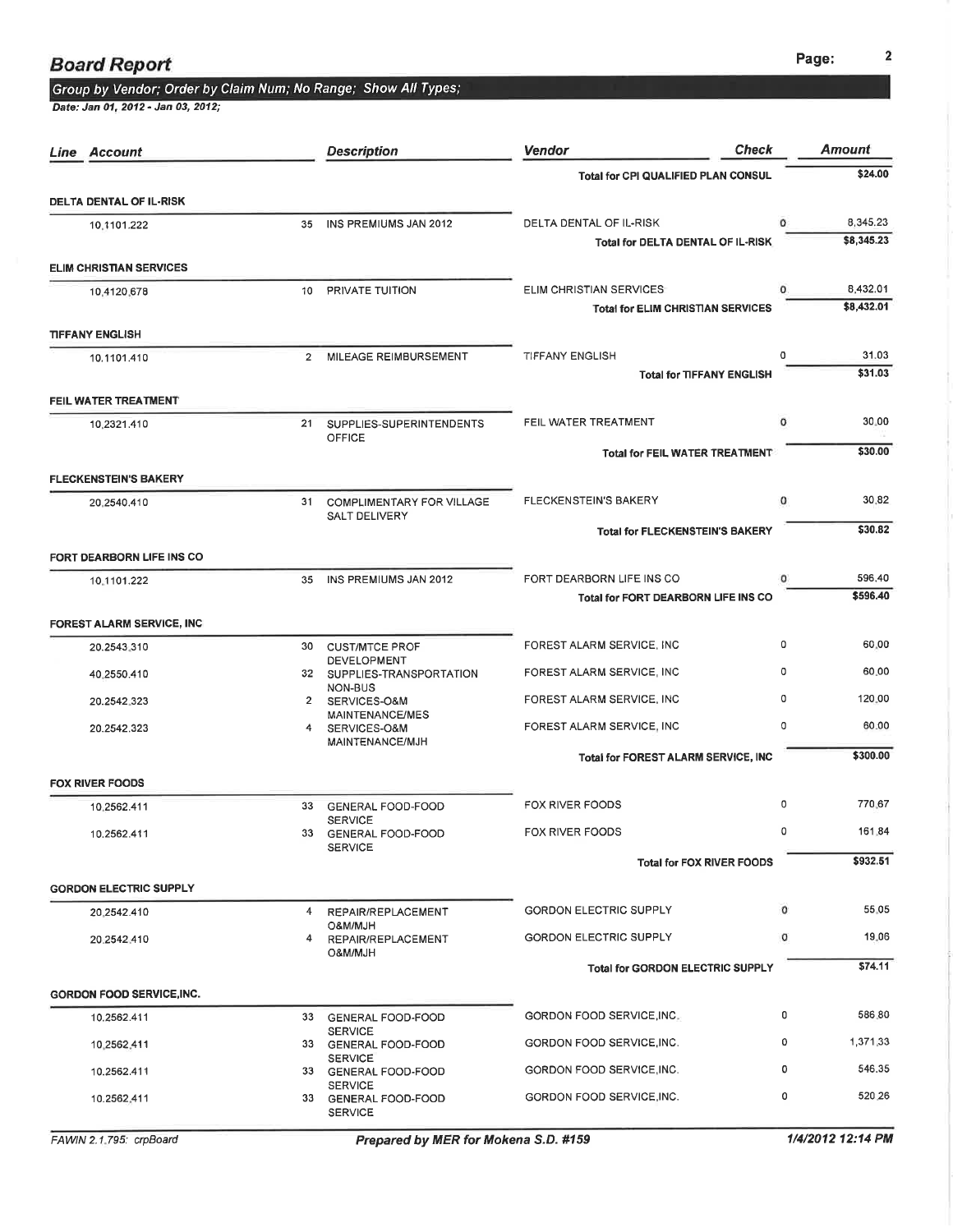### **Board Report**

## Group by Vendor; Order by Claim Num; No Range; Show All Types;<br>Date: Jan 01, 2012 - Jan 03, 2012;

| Line        | Account                          |                 | <b>Description</b>                                                 | <b>Vendor</b>                                               | <b>Check</b>                   | <b>Amount</b>          |
|-------------|----------------------------------|-----------------|--------------------------------------------------------------------|-------------------------------------------------------------|--------------------------------|------------------------|
|             | 10,2562,410                      | 33              | NON-FOOD SUPPLIES-FOOD                                             | GORDON FOOD SERVICE, INC.                                   | $\Omega$                       | 74.19                  |
|             | 10.2562.411                      | 33              | <b>SERVICE</b><br><b>GENERAL FOOD-FOOD</b>                         | GORDON FOOD SERVICE, INC.                                   | $\Omega$                       | 1,051,89               |
|             | 10.2562.410                      | 33              | <b>SERVICE</b><br>NON-FOOD SUPPLIES-FOOD<br><b>SERVICE</b>         | GORDON FOOD SERVICE, INC.                                   | 0                              | 271.67                 |
|             |                                  |                 |                                                                    | Total for GORDON FOOD SERVICE, INC.                         |                                | \$4,422.49             |
|             | <b>GUMDROP BOOKS</b>             |                 |                                                                    |                                                             |                                |                        |
|             | 10.2220.430                      | $\overline{4}$  | LC BOOKS/SUPPLIES,                                                 | <b>GUMDROP BOOKS</b>                                        |                                | 142.30                 |
|             |                                  |                 |                                                                    |                                                             | <b>Total for GUMDROP BOOKS</b> | \$142.30               |
|             | <b>HELPING HAND CENTER</b>       |                 |                                                                    |                                                             | $\circ$                        |                        |
|             | 10.4120.678                      | 10 <sup>1</sup> | PRIVATE TUITION                                                    | HELPING HAND CENTER<br><b>Total for HELPING HAND CENTER</b> |                                | 6,544.93<br>\$6,544.93 |
|             | <b>HELSEL-JEPPERSON</b>          |                 |                                                                    |                                                             |                                |                        |
|             | 40.2550.410                      |                 | 32 SUPPLIES-TRANSPORTATION                                         | HELSEL-JEPPERSON                                            | 0                              | 220.00                 |
|             | 40.2550.410                      |                 | NON-BUS<br>32 SUPPLIES-TRANSPORTATION                              | HELSEL-JEPPERSON                                            | 0                              | 220.00                 |
|             |                                  |                 | NON-BUS                                                            |                                                             |                                | \$440.00               |
|             | <b>HOME DEPOT</b>                |                 |                                                                    | <b>Total for HELSEL-JEPPERSON</b>                           |                                |                        |
|             | 20.2543.410                      | 31              | <b>GROUNDS MAINTENANCE</b>                                         | HOME DEPOT                                                  | 0                              | 124.87                 |
|             |                                  |                 | -SNOW REMOVAL SUPPLIES                                             |                                                             | 0                              | 23.74                  |
|             | 20.2542.410                      | 31              | O&M REPAIR & REPLACEMENT                                           | HOME DEPOT                                                  | <b>Total for HOME DEPOT</b>    | \$148.61               |
| <b>IASA</b> |                                  |                 |                                                                    |                                                             |                                |                        |
|             | 10.2310.640                      | 20              | <b>DISTRICT ASSOC</b><br>MEMBERSHIPS-STEIN                         | <b>IASA</b>                                                 | 0                              | 920.98                 |
|             |                                  |                 |                                                                    | <b>Total for IASA</b>                                       |                                | \$920.98               |
|             | IL ASSOC SCHOOL BOARDS           |                 |                                                                    |                                                             |                                |                        |
|             | 10.2321.311                      | 21              | <b>SUPT PROF</b><br>MEETINGS/SEMINARS-K.                           | IL ASSOC SCHOOL BOARDS                                      | 0                              | 220.00                 |
|             | 10.2310.332                      |                 | <b>HENDRICK</b><br>20 BOARD OF ED<br><b>EXPENSES-OPEN MTG ACT</b>  | IL ASSOC SCHOOL BOARDS                                      | $\circ$                        | 30,00                  |
|             |                                  |                 | CERTIFICATION                                                      |                                                             |                                | \$250.00               |
|             | <b>IBC WONDER/HOSTESS</b>        |                 |                                                                    | Total for IL ASSOC SCHOOL BOARDS                            |                                |                        |
|             | 10.2562,411                      | 33              | <b>GENERAL FOOD-FOOD</b>                                           | <b>IBC WONDER/HOSTESS</b>                                   | 0                              | 106.99                 |
|             |                                  | 33              | <b>SERVICE</b>                                                     | <b>IBC WONDER/HOSTESS</b>                                   | 0                              | 40.25                  |
|             | 10,2562.411<br>10.2562.411       |                 | <b>GENERAL FOOD-FOOD</b><br><b>SERVICE</b><br>33 GENERAL FOOD-FOOD | <b>IBC WONDER/HOSTESS</b>                                   | 0                              | 94.32                  |
|             |                                  |                 | <b>SERVICE</b>                                                     | <b>IBC WONDER/HOSTESS</b>                                   | 0                              | 114.65                 |
|             | 10,2562.411                      |                 | 33 GENERAL FOOD-FOOD<br><b>SERVICE</b>                             |                                                             |                                |                        |
|             | 10.2562.411                      |                 | 33 GENERAL FOOD-FOOD<br><b>SERVICE</b>                             | <b>IBC WONDER/HOSTESS</b>                                   | 0                              | 69.59                  |
|             | 10.2562.411                      |                 | 33 GENERAL FOOD-FOOD<br><b>SERVICE</b>                             | <b>IBC WONDER/HOSTESS</b>                                   | 0                              | 88.31                  |
|             | 10,2562.411                      |                 | 33 GENERAL FOOD-FOOD<br><b>SERVICE</b>                             | <b>IBC WONDER/HOSTESS</b>                                   | 0                              | 46.11                  |
|             |                                  |                 |                                                                    | Total for IBC WONDER/HOSTESS                                |                                | \$560.22               |
|             | <b>ILLINOIS PAYPHONE SYSTEMS</b> |                 |                                                                    |                                                             |                                |                        |
|             | 20.2542.340                      | 30              | DISTRICT PAY TELEPHONES                                            | ILLINOIS PAYPHONE SYSTEMS                                   | ٥                              | 150.00                 |
|             |                                  |                 |                                                                    | Total for ILLINOIS PAYPHONE SYSTEMS                         |                                | \$150.00               |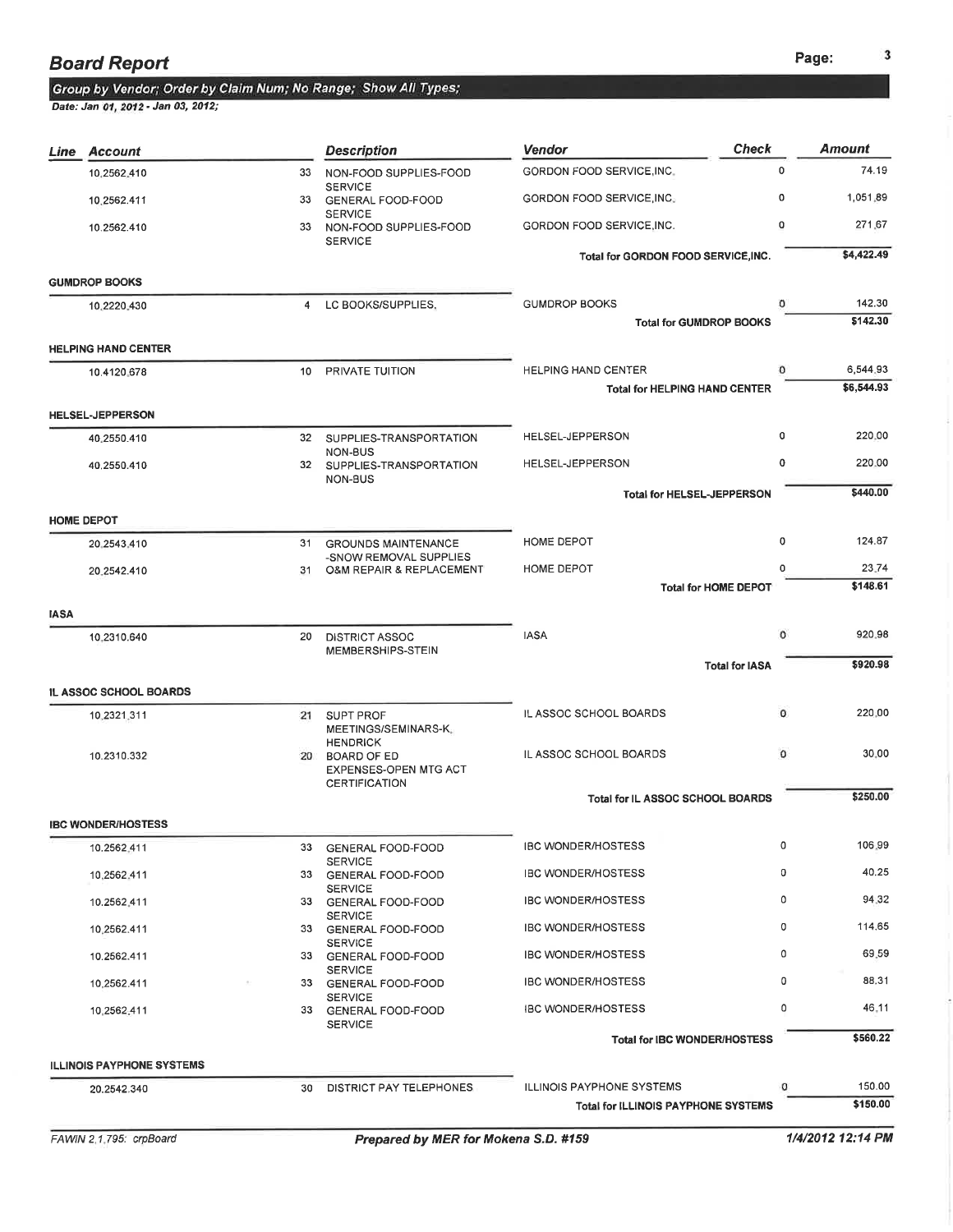## Group by Vendor; Order by Claim Num; No Range; Show All Types;

|            | Line Account                      |                | <b>Description</b>                                 | <b>Check</b><br><b>Vendor</b>               |          | <b>Amount</b> |
|------------|-----------------------------------|----------------|----------------------------------------------------|---------------------------------------------|----------|---------------|
|            | <b>INLAND ARTS &amp; GRAPHICS</b> |                |                                                    |                                             |          |               |
|            | 10 2321 411                       | 21             | SUPPLIES-ENVELOPES-DISTRIC<br>T OFFICE             | <b>INLAND ARTS &amp; GRAPHICS</b>           | 0        | 257.40        |
|            |                                   |                |                                                    | <b>Total for INLAND ARTS &amp; GRAPHICS</b> |          | \$257.40      |
| <b>IPA</b> |                                   |                |                                                    |                                             |          |               |
|            | 10.2410.332                       | 3.             | IPA CONF-CHIBE,                                    | <b>IPA</b>                                  | $\Omega$ | 190.00        |
|            | JOHN ATKINSON, PSY. D.            |                |                                                    | <b>Total for IPA</b>                        |          | \$190.00      |
|            |                                   |                |                                                    |                                             |          |               |
|            | 10.1200.300                       | 10             | PURCHASE<br>SERVICES-STUDENT SERVICES              | JOHN ATKINSON, PSY, D.                      | 0        | 1,400.00      |
|            |                                   |                |                                                    | Total for JOHN ATKINSON, PSY. D.            |          | \$1,400.00    |
|            | <b>DEBRA KAPPEL</b>               |                |                                                    |                                             |          |               |
|            | 10.1101.410                       | $\overline{2}$ | MILEAGE REIMBURSEMENT                              | <b>DEBRA KAPPEL</b>                         | 0        | 34.50         |
|            |                                   |                |                                                    | <b>Total for DEBRA KAPPEL</b>               |          | \$34.50       |
|            | KIN-KO ACE STORE #500             |                |                                                    |                                             |          |               |
|            | 20,2542,411                       | 3              | SUPPLIES-O&M                                       | KIN-KO ACE STORE #500                       | 0        | 5.96          |
|            | 20.2542.411                       | 3              | MAINTENANCE/MIS<br>SUPPLIES-O&M                    | KIN-KO ACE STORE #500                       | 0        | 14.99         |
|            | 20,2542,410                       | 31             | <b>MAINTENANCE/MIS</b><br>O&M REPAIR & REPLACEMENT | KIN-KO ACE STORE #500                       | 0        | 4.00          |
|            | 20.2542.411                       | 2              | SUPPLIES-O&M                                       | KIN-KO ACE STORE #500                       | $\circ$  | 6.99          |
|            | 20,2542,411                       | 3              | MAINTENANCE/MES<br>SUPPLIES-O&M                    | KIN-KO ACE STORE #500                       | 0        | 14.99         |
|            |                                   |                | MAINTENANCE/MIS                                    |                                             |          |               |
|            | 20.2542.411                       | 3              | SUPPLIES-O&M<br>MAINTENANCE/MIS                    | KIN-KO ACE STORE #500                       | 0        | 5.80          |
|            | 20.2542.410                       |                | 31 O&M REPAIR & REPLACEMENT                        | KIN-KO ACE STORE #500                       | 0        | 39.97         |
|            | 20.2545.410                       | 31             | ALL VEHICLES PARTS & GAS                           | KIN-KO ACE STORE #500                       | 0        | 5.16          |
|            | 20.2542.411                       | $\overline{2}$ | SUPPLIES-O&M<br>MAINTENANCE/MES                    | KIN-KO ACE STORE #500                       | 0        | 29.99         |
|            | 20,2542,410                       | 31             | O&M REPAIR & REPLACEMENT                           | KIN-KO ACE STORE #500                       | 0        | 10.98         |
|            | 20.2542.411                       | 2              | SUPPLIES-O&M                                       | KIN-KO ACE STORE #500                       | 0        | 23.98         |
|            | 20.2542.410                       | 31             | MAINTENANCE/MES<br>O&M REPAIR & REPLACEMENT        | KIN-KO ACE STORE #500                       | 0        | 15.40         |
|            |                                   |                |                                                    | Total for KIN-KO ACE STORE #500             |          | \$178.21      |
|            | <b>KNOWBUDDY RESOURCES</b>        |                |                                                    |                                             |          |               |
|            | 10.2220.430                       | 4              | LEARNING CENTER BOOKS.                             | KNOWBUDDY RESOURCES                         | 0        | 169.60        |
|            |                                   |                |                                                    | <b>Total for KNOWBUDDY RESOURCES</b>        |          | \$169.60      |
|            | LANTER REFRIG. DISTR. CO.         |                |                                                    |                                             |          |               |
|            | 10.2562.315                       |                | 33 DELIVERY CHARGE-FOOD                            | LANTER REFRIG. DISTR. CO.                   | 0        | 174.25        |
|            |                                   |                | <b>SERVICE</b>                                     |                                             |          |               |
|            | 10.2562.315                       |                | 33 DELIVERY CHARGE-FOOD<br><b>SERVICE</b>          | LANTER REFRIG. DISTR. CO.                   | 0        | 350.49        |
|            |                                   |                |                                                    | Total for LANTER REFRIG. DISTR. CO.         |          | \$524.74      |
|            | <b>LEGAT ARCHITECTS</b>           |                |                                                    |                                             |          |               |
|            | 61.2535.320                       | 30             | SITEWORK IMPROVEMENTS-10                           | <b>LEGAT ARCHITECTS</b>                     | 0        | 625.00        |
|            |                                   |                | YR LIFE SAFETY                                     | <b>Total for LEGAT ARCHITECTS</b>           |          | \$625.00      |
|            | <b>SUSAN LEONARD</b>              |                |                                                    |                                             |          |               |
|            | 10.2562.412                       |                | 33 SHOE REIMBURSEMENT-FOOD                         | <b>SUSAN LEONARD</b>                        | $\circ$  | 25.00         |
|            |                                   |                | <b>SERVICE</b>                                     | <b>Total for SUSAN LEONARD</b>              |          | \$25.00       |
|            | <b>LIBRARIANS BOOK EXPRESS</b>    |                |                                                    |                                             |          |               |
|            |                                   |                |                                                    |                                             |          |               |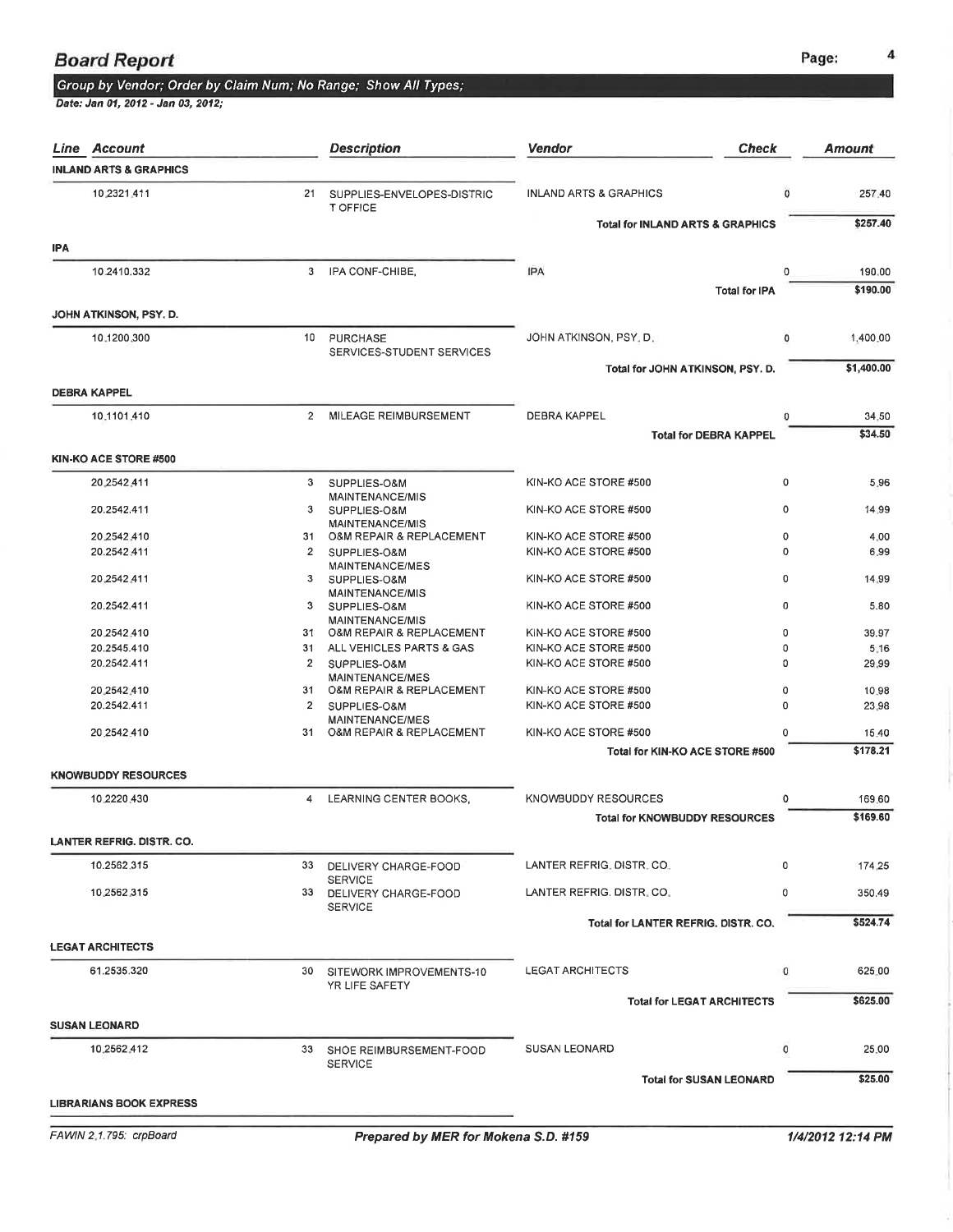### Group by Vendor; Order by Claim Num; No Range; Show All Types;

| <i>Line</i>    | Account                         |                | <b>Description</b>                               | Vendor<br><b>Check</b>                    |          | <b>Amount</b> |
|----------------|---------------------------------|----------------|--------------------------------------------------|-------------------------------------------|----------|---------------|
|                | 10 2220 430                     | 4              | LC BOOKS/SUPPLIES,                               | <b>LIBRARIANS BOOK EXPRESS</b>            | $\Omega$ | 267.56        |
|                |                                 |                |                                                  | <b>Total for LIBRARIANS BOOK EXPRESS</b>  |          | \$267.56      |
|                | LINCOLN-WAY H.S.#210            |                |                                                  |                                           |          |               |
|                | 40,2550.464                     | 32             | SUPPLIES-TRANSPORTATION/G                        | LINCOLN-WAY H.S.#210                      | 0        | 7,309.65      |
|                | 20,2545,410                     | 31             | AS<br><b>VEHICLE-GAS</b>                         | LINCOLN-WAY H.S.#210                      | 0        | 608.25        |
|                |                                 |                |                                                  | Total for LINCOLN-WAY H.S.#210            |          | \$7,917.90    |
|                | <b>LINDEN OAKS HOSPITAL</b>     |                |                                                  |                                           |          |               |
|                | 10.1200.300                     | 10             | EDUCATIONAL SERVICES-MJH                         | <b>LINDEN OAKS HOSPITAL</b>               | 0        | 234.00        |
|                | 10.1200.300                     | 10             | STUDENT-12/2-12/9/11<br>EDUCATIONAL SERVICES-MJH | LINDEN OAKS HOSPITAL                      | 0        | 877.50        |
|                |                                 |                | STUDENT 11/2-11/30/2011                          |                                           |          |               |
|                |                                 |                |                                                  | <b>Total for LINDEN OAKS HOSPITAL</b>     |          | \$1,111.50    |
|                | <b>LINCOLN-WAY AREA SP ED</b>   |                |                                                  |                                           |          |               |
|                | 10.4120.302                     | 10             | CO-OP SOC WORKER COSTS                           | LINCOLN-WAY AREA SP ED                    | 0        | 8,544.90      |
|                | 10.4120.671                     | 10             | SP ED COOP-1:1 AIDES.<br><b>ESY/OTHER</b>        | LINCOLN-WAY AREA SP ED                    | 0        | 49,778.73     |
|                | 10.4120.673                     | 10             | SP ED AI COSTS                                   | LINCOLN-WAY AREA SP ED                    | 0        | 26,247.61     |
|                | 10.4120.674                     | 10             | SP ED CO-OP TUITION/IDEA                         | LINCOLN-WAY AREA SP ED                    | 0        | 99.624.59     |
|                | 10.4120.675                     | 10             | SP ED CO-OP THERAPY CLASS                        | LINCOLN-WAY AREA SP ED                    | 0        | 21,177.01     |
|                | 10.4120.676                     | 10             | SP ED PRESCHOOL                                  | LINCOLN-WAY AREA SP ED                    | 0        | 75,256.59     |
|                | 10.4120.677                     | 10             | SP ED HEARING/VIS IMP                            | LINCOLN-WAY AREA SP ED                    | 0        | 7,270.02      |
|                | 40,2559,331                     | 10             |                                                  | LINCOLN-WAY AREA SP ED                    | 0        |               |
|                |                                 |                | SP ED CONTRACT<br><b>TRANSPORTATION</b>          |                                           |          | 30,840.06     |
|                |                                 |                |                                                  | <b>Total for LINCOLN-WAY AREA SP ED</b>   |          | \$318,739.51  |
| <b>MACGILL</b> |                                 |                |                                                  |                                           |          |               |
|                | 10.2130.410                     | $\overline{2}$ | HEALTH OFFICE SUPPLIES.                          | <b>MACGILL</b>                            | 0        | 713.10        |
|                | 10,2130,410                     | 3              | MIS HEALTH SUPPLIES.                             | <b>MACGILL</b>                            | Ö        | 95.77         |
|                |                                 |                |                                                  | <b>Total for MACGILL</b>                  |          | \$808.87      |
|                | <b>MACNEAL SCHOOL</b>           |                |                                                  |                                           |          |               |
|                | 10.4120.678                     | 10             | PRIVATE TUITION                                  | <b>MACNEAL SCHOOL</b>                     | a        | 6,964.20      |
|                |                                 |                |                                                  | <b>Total for MACNEAL SCHOOL</b>           |          | \$6,964.20    |
|                | <b>LYNNE MARCOTTE</b>           |                |                                                  |                                           |          |               |
|                | 40.2559.690                     | 32             | FEE REFUND-PAY 2 PLAY                            | <b>LYNNE MARCOTTE</b>                     | $\circ$  | 31.43         |
|                |                                 |                | <b>INTRAM-NOT PARTICIP</b>                       | <b>Total for LYNNE MARCOTTE</b>           |          | \$31.43       |
|                | <b>MARTIN WHALEN OFFICE SOL</b> |                |                                                  |                                           |          |               |
|                | 10.2544.310                     | 30             | <b>EQUIPMENT MAINTENANCE</b>                     | MARTIN WHALEN OFFICE SOL                  | 0        | 3.548.83      |
|                |                                 |                | DEC. 2011                                        |                                           |          |               |
|                | 10.2410.410                     | 3              | CANON COPIER STAPLES.                            | MARTIN WHALEN OFFICE SOL                  | 0        | 118.45        |
|                |                                 |                |                                                  | <b>Total for MARTIN WHALEN OFFICE SOL</b> |          | \$3,667.28    |
|                | <b>DANA MCBRIDE</b>             |                |                                                  |                                           |          |               |
|                | 10.1920                         | 74             | REFUND PAY 2 PLAY TALENT<br>SHOW SCHEDULE B      | <b>DANA MCBRIDE</b>                       | ٥        | 27.17         |
|                |                                 |                |                                                  | <b>Total for DANA MCBRIDE</b>             |          | \$27.17       |
| <b>MENARDS</b> |                                 |                |                                                  |                                           |          |               |
|                | 20.2542.411                     |                | 31 SUPPLIES-O&M MAINTENANCE                      | <b>MENARDS</b>                            | 0        | 45.25         |
|                |                                 |                |                                                  | <b>Total for MENARDS</b>                  |          | \$45.25       |
|                | <b>MIDAMERICAN ENERGY CO.</b>   |                |                                                  |                                           |          |               |
|                | 20.2542.466                     | 30             | DISTRICT BLDG ELECTRIC-MES<br>& MIS              | MIDAMERICAN ENERGY CO.                    | 0        | 21,869.22     |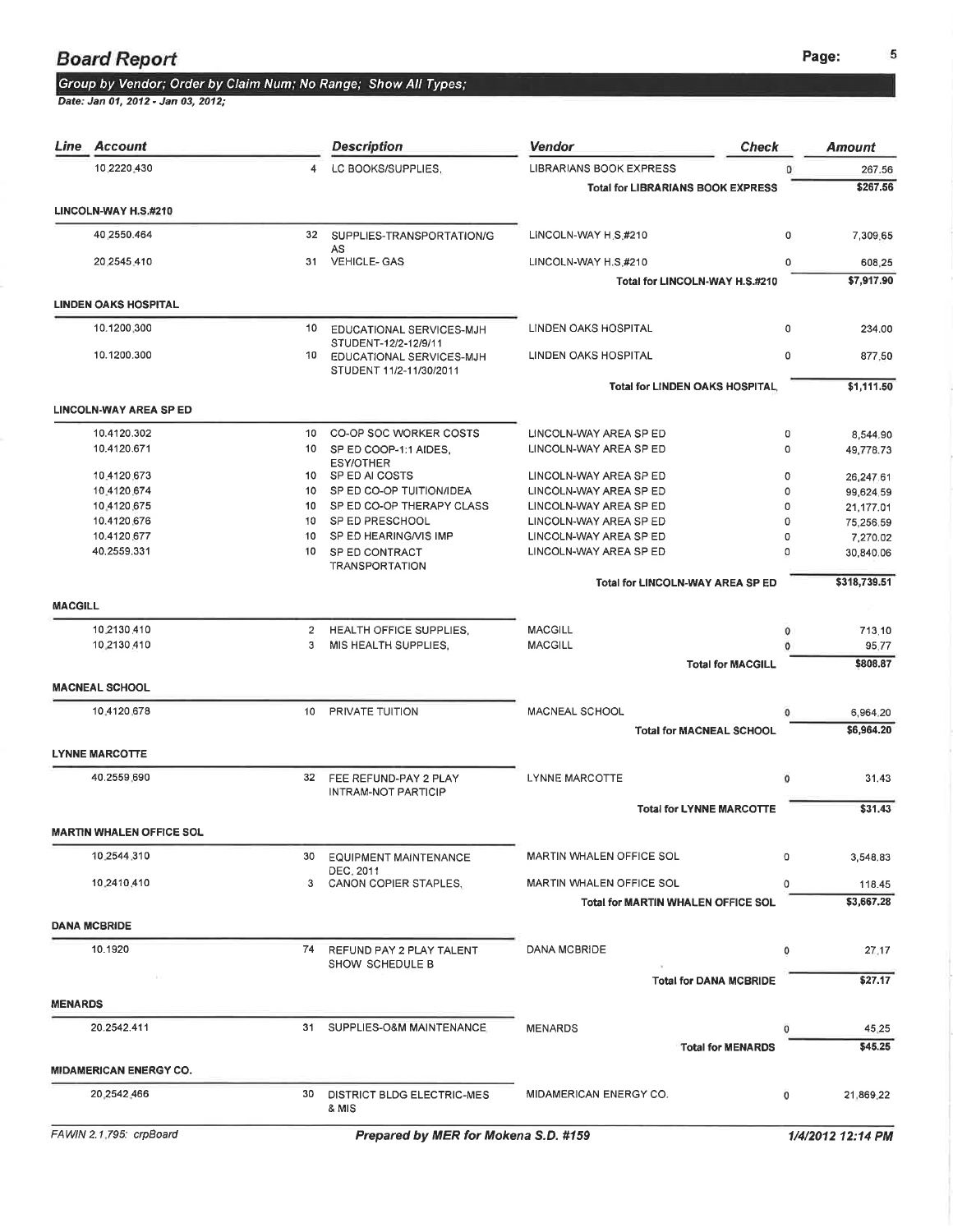#### Group by Vendor; Order by Claim Num; No Range; Show All Types;

|                  | Line Account                     |    | <b>Description</b>                                 | <b>Check</b><br>Vendor                     |          | Amount            |
|------------------|----------------------------------|----|----------------------------------------------------|--------------------------------------------|----------|-------------------|
|                  | 20,2542,466                      | 30 | DISTRICT BLDG ELECTRIC-MJH                         | MIDAMERICAN ENERGY CO.                     |          | 10,589,52         |
|                  |                                  |    |                                                    | Total for MIDAMERICAN ENERGY CO.           |          | \$32,458.74       |
|                  | <b>MIDWEST TRANSIT EQUIPMENT</b> |    |                                                    |                                            |          |                   |
|                  | 40,2550,412                      | 32 | <b>MAINTENANCE</b>                                 | MIDWEST TRANSIT EQUIPMENT                  | 0        | 201.35            |
|                  | 40.2550.412                      | 32 | PARTS-TRANSPORTATION<br>MAINTENANCE                | MIDWEST TRANSIT EQUIPMENT                  | 0        | 39.71             |
|                  | 40,2550,331                      |    | PARTS-TRANSPORTATION<br>32 SERVICES-TRANSPORTATION | MIDWEST TRANSIT EQUIPMENT                  | 0        | 190.00            |
|                  | 40.2550.331                      | 32 | SERVICES-TRANPORTATION                             | MIDWEST TRANSIT EQUIPMENT                  | 0        | 95.00             |
|                  | 40,2550,412                      | 32 | MAINTENANCE<br>PARTS-TRANSPORTATION                | MIDWEST TRANSIT EQUIPMENT                  | 0        | 27.83             |
|                  | 40.2550.331                      |    | 32 SERVICES-TRANSPORTATION                         | MIDWEST TRANSIT EQUIPMENT                  | 0        | 95.00             |
|                  | 40,2550,412                      | 32 | MAINTENANCE<br>PARTS-TRANSPORTATION                | MIDWEST TRANSIT EQUIPMENT                  | 0        | 27.83             |
|                  | 40.2550.331                      | 32 | SERVICES-TRANSPORTATION                            | MIDWEST TRANSIT EQUIPMENT                  | 0<br>0   | 95.00<br>27.83    |
|                  | 40.2550.412                      | 32 | MAINTENANCE<br>PARTS-TRANSPORTATION                | MIDWEST TRANSIT EQUIPMENT                  |          |                   |
|                  | 40.2550.331                      | 32 | SERVICES-TRANPORTATION                             | MIDWEST TRANSIT EQUIPMENT                  | 0        | 95.00             |
|                  | 40.2550.412                      | 32 | <b>MAINTENANCE</b><br>PARTS-TRANSPORTATION         | MIDWEST TRANSIT EQUIPMENT                  | $\Omega$ | 100.99            |
|                  | 40.2550.331                      | 32 | SERVICES-TRANPORTATION                             | MIDWEST TRANSIT EQUIPMENT                  | 0        | 190.00            |
|                  |                                  |    |                                                    | <b>Total for MIDWEST TRANSIT EQUIPMENT</b> |          | \$1,185.54        |
|                  | <b>MOKENA AUTO PARTS</b>         |    |                                                    |                                            |          |                   |
|                  | 40.2550.412                      | 32 | <b>MAINTENANCE</b>                                 | MOKENA AUTO PARTS                          | 0        | 56.94             |
|                  | 40 2550 412                      | 32 | PARTS-TRANSPORTATION<br>MAINTENANCE                | <b>MOKENA AUTO PARTS</b>                   | 0        | 35.69             |
|                  |                                  |    | PARTS-TRANSPORTATION                               | <b>Total for MOKENA AUTO PARTS</b>         |          | \$92.63           |
|                  | <b>MOKENA SCH.DIST.159</b>       |    |                                                    |                                            |          |                   |
|                  |                                  |    |                                                    | MOKENA SCH DIST 159                        | 0        | 50.00             |
|                  | 10:2130.410                      | 3  | <b>REIMB PETTY CASH/MIS</b>                        | <b>Total for MOKENA SCH.DIST.159</b>       |          | \$50.00           |
| <b>NICOR GAS</b> |                                  |    |                                                    |                                            |          |                   |
|                  | 20.2542.460                      | 30 | <b>DISTRICT HEATING/GAS</b>                        | <b>NICOR GAS</b>                           |          | 5,106.74          |
|                  |                                  |    |                                                    | <b>Total for NICOR GAS</b>                 |          | \$5,106.74        |
|                  | <b>NU WAY DISPOSAL SERVICE</b>   |    |                                                    |                                            |          |                   |
|                  | 20.2542.320                      | 31 | SERVICES-O&M DISPOSAL                              | NU WAY DISPOSAL SERVICE                    | 0        | 1,511.38          |
|                  |                                  |    |                                                    | Total for NU WAY DISPOSAL SERVICE          |          | \$1,511.38        |
|                  | <b>MELISSA ORMOND</b>            |    |                                                    |                                            |          |                   |
|                  | 40.2559.690                      |    | 32 FEE<br>REFUND-TRANSPORTATION-RY                 | <b>MELISSA ORMOND</b>                      | $\circ$  | 92.00             |
|                  |                                  |    | LEE                                                | <b>Total for MELISSA ORMOND</b>            |          | \$92.00           |
|                  | <b>OTIS ELEVATOR COMPANY</b>     |    |                                                    |                                            |          |                   |
|                  | 20.2542.323                      |    | 2 SERVICES-O&M                                     | OTIS ELEVATOR COMPANY                      | 0        | 148.59            |
|                  |                                  |    | MAINTENANCE/MES                                    | <b>Total for OTIS ELEVATOR COMPANY</b>     |          | \$148.59          |
|                  | OTTOSEN BRITZ KELLY              |    |                                                    |                                            |          |                   |
|                  | 10.2310.318                      | 20 | <b>DISTRICT LEGAL</b>                              | OTTOSEN BRITZ KELLY                        | $\circ$  | 4,085.00          |
|                  |                                  |    | SERVICES-NOV                                       | Total for OTTOSEN BRITZ KELLY              |          | \$4,085.00        |
|                  |                                  |    |                                                    |                                            |          |                   |
|                  | PEARSON EDUCATION<br>10.1250.410 | 18 | SUPPLIES MATH-RTI                                  | PEARSON EDUCATION                          | $\circ$  | 28.46             |
|                  |                                  |    |                                                    |                                            |          |                   |
|                  | FAWIN 2.1.795: crpBoard          |    | Prepared by MER for Mokena S.D. #159               |                                            |          | 1/4/2012 12:14 PM |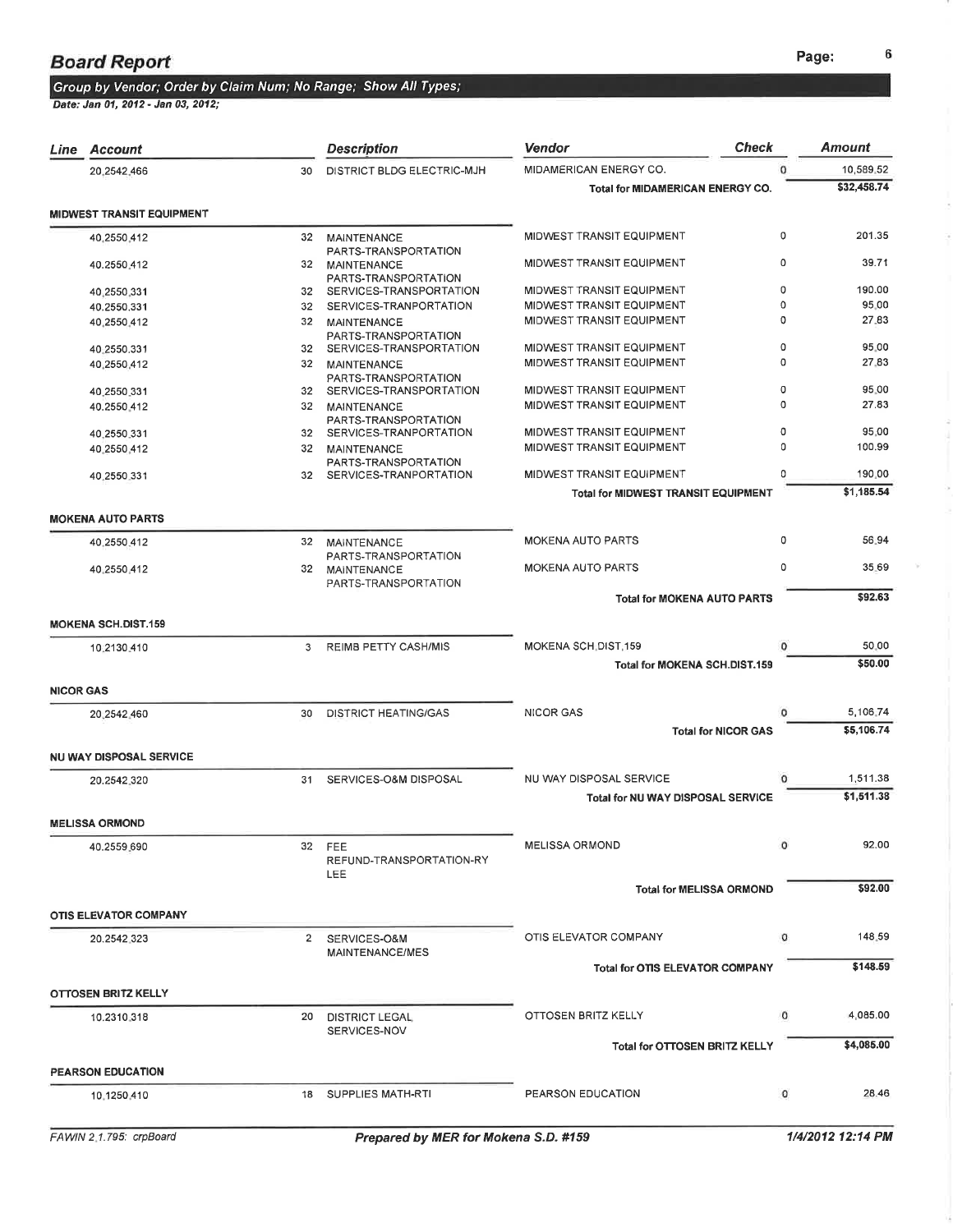#### Group by Vendor; Order by Claim Num: No Range; Show All Types;

| Line Account                         |          | <b>Description</b>                                         | <b>Check</b><br><b>Vendor</b>                                          |        | <b>Amount</b>      |
|--------------------------------------|----------|------------------------------------------------------------|------------------------------------------------------------------------|--------|--------------------|
|                                      |          |                                                            | <b>Total for PEARSON EDUCATION</b>                                     |        | \$28.46            |
| PERFORMANCE CHEMICAL                 |          |                                                            |                                                                        |        |                    |
| 20 2542 412<br>20.2542.412           | 31<br>31 | SUPPLIES-O&M CUSTODIAL<br>TOLLD TOWES - ANTI BACT<br>SOAP, | PERFORMANCE CHEMICAL<br>PERFORMANCE CHEMICAL                           | 0<br>0 | 9.08<br>6,690.00   |
| PETERS & ASSOCIATES                  |          |                                                            | <b>Total for PERFORMANCE CHEMICAL</b>                                  |        | \$6,699.08         |
|                                      |          |                                                            |                                                                        |        |                    |
| 10,2660,410                          |          | 5 SERVER HARD DRV REPL.                                    | PETERS & ASSOCIATES<br><b>Total for PETERS &amp; ASSOCIATES</b>        | 0      | 272.00<br>\$272.00 |
| PITNEY - PURCHASE POWER              |          |                                                            |                                                                        |        |                    |
| 10.2410.340                          | 4        | POSTAGE-MJH                                                | PITNEY - PURCHASE POWER                                                | 0      | 48.99              |
| <b>PROSHRED SECURITY</b>             |          |                                                            | Total for PITNEY - PURCHASE POWER                                      |        | \$48.99            |
| 10.2319.410                          | 21       | BD OF<br>ED-EXPENSE-SHREDDER                               | PROSHRED SECURITY                                                      | 0      | 120.00             |
|                                      |          |                                                            | <b>Total for PROSHRED SECURITY</b>                                     |        | \$120.00           |
| <b>QUILL CORPORATION</b>             |          |                                                            |                                                                        |        |                    |
| 10.1101.410                          |          | 3 SUPPLIES-MIS                                             | QUILL CORPORATION<br><b>Total for QUILL CORPORATION</b>                |        | 33.98<br>\$33.98   |
| <b>RIVERSIDE CORPORATE HEALT</b>     |          |                                                            |                                                                        |        |                    |
| 40,2550,310                          |          | 32 DRIVERS SCREENING-3 EMPL                                | RIVERSIDE CORPORATE HEALT                                              | 0      | 54.00              |
|                                      |          |                                                            | Total for RIVERSIDE CORPORATE HEALT                                    |        | \$54.00            |
| <b>SAM'S CLUB/GEMB</b>               |          |                                                            |                                                                        |        |                    |
| 10.1101.410                          |          | 2 SUPPLIES-4 BANQUET<br><b>TABLES-MES SCHOOL</b>           | SAM'S CLUB/GEMB                                                        | 0      | 319.52             |
|                                      |          |                                                            | <b>Total for SAM'S CLUB/GEMB</b>                                       |        | \$319.52           |
| <b>SAX ARTS &amp; CRAFTS</b>         |          |                                                            |                                                                        |        |                    |
| 10.1102.410                          |          | 4 ART SUPPLIES.                                            | <b>SAX ARTS &amp; CRAFTS</b><br><b>Total for SAX ARTS &amp; CRAFTS</b> | 0      | 111.63<br>\$111.63 |
| <b>SCARIANO HIMES &amp; PETRARCA</b> |          |                                                            |                                                                        |        |                    |
| 10.2310.318                          | 20       | <b>DISTRICT LEGAL SERVICES-</b><br><b>NOV</b>              | <b>SCARIANO HIMES &amp; PETRARCA</b>                                   | 0      | 2,559.90           |
|                                      |          |                                                            | <b>Total for SCARIANO HIMES &amp; PETRARCA</b>                         |        | \$2,559.90         |
| <b>SCHOOL NURSE SUPPLY</b>           |          |                                                            |                                                                        |        |                    |
| 10.2130.410                          |          | 4 MJH HELATH OFC SUPPLIES.                                 | SCHOOL NURSE SUPPLY                                                    | 0      | 929.09             |
| <b>SCHOOL SPECIALTY INC</b>          |          |                                                            | <b>Total for SCHOOL NURSE SUPPLY</b>                                   |        | \$929.09           |
|                                      |          |                                                            | SCHOOL SPECIALTY INC                                                   | 0      | 237.48             |
| 10.1101.410                          |          | 2 12 PENCIL SHRPNRS,                                       | <b>Total for SCHOOL SPECIALTY INC</b>                                  |        | \$237.48           |
| <b>SILVESTRI PRINTING INC.</b>       |          |                                                            |                                                                        |        |                    |
| 10,1102,410                          |          | 4 SUPPLIES-DISCIPLINE                                      | SILVESTRI PRINTING INC                                                 | ٥      | 378.00             |
|                                      |          | REFERRAL FORMS-MJH                                         | <b>Total for SILVESTRI PRINTING INC</b>                                |        | \$378.00           |
| <b>SRAGA HAUSER, LLC</b>             |          |                                                            |                                                                        |        |                    |
| 10-2310-318                          | 20       | DISTRICT LEGAL SERVICES                                    | SRAGA HAUSER, LLC                                                      | 0      | 1,460.00           |
|                                      |          |                                                            |                                                                        |        |                    |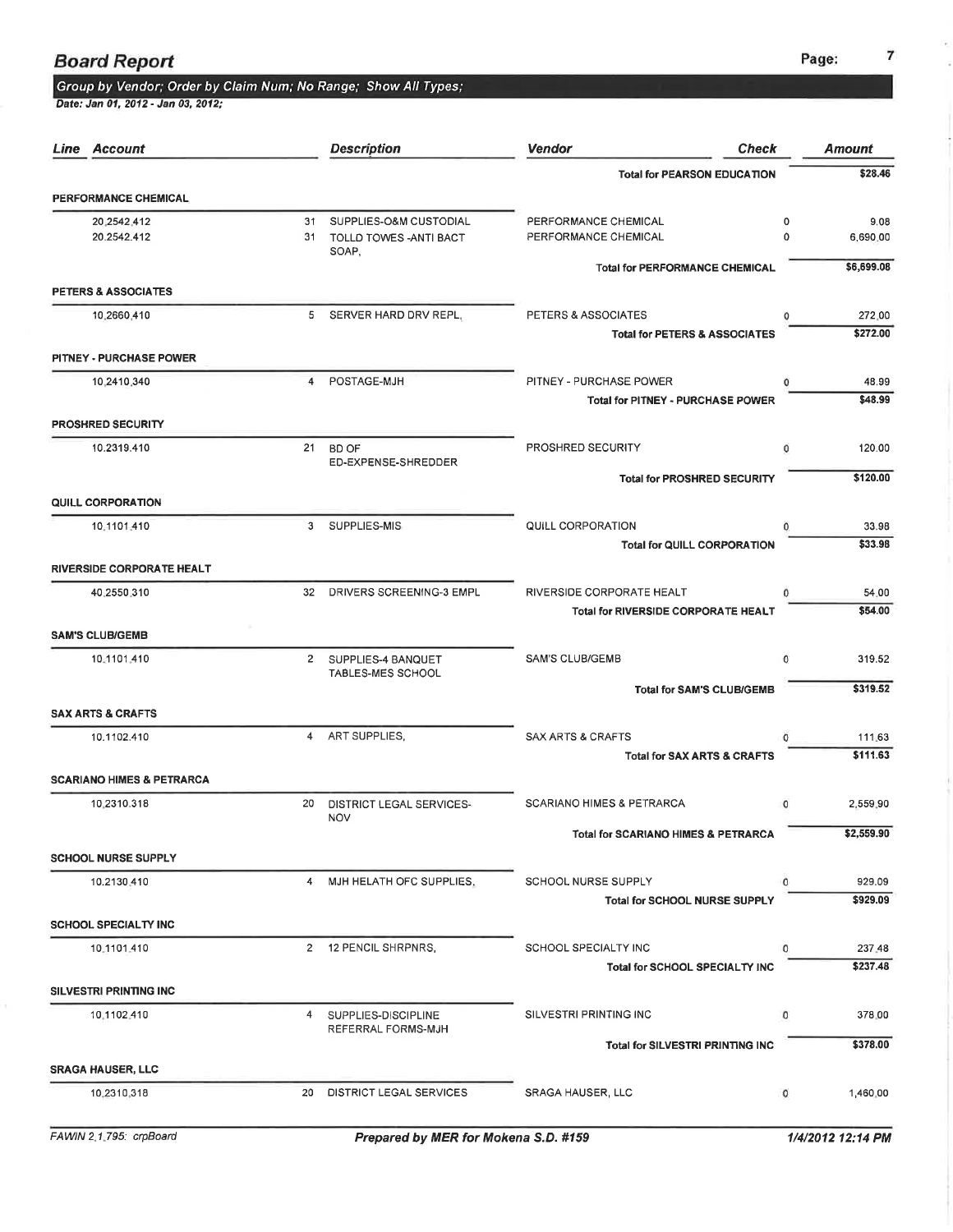### **Board Report**

#### Group by Vendor; Order by Claim Num; No Range; Show All Types;

Date: Jan 01, 2012 - Jan 03, 2012;

| Line Account |                                  | <b>Description</b> | Vendor<br><b>Check</b>                            |                                             | <b>Amount</b> |                    |
|--------------|----------------------------------|--------------------|---------------------------------------------------|---------------------------------------------|---------------|--------------------|
|              |                                  |                    | <b>Total for SRAGA HAUSER, LLC</b>                |                                             | \$1,460.00    |                    |
|              | <b>SR PRODUCTS</b>               |                    |                                                   |                                             |               |                    |
|              | 20.2542.410                      |                    | 2 ROOF SEALER,                                    | <b>SR PRODUCTS</b>                          | o             | 162.34<br>\$162.34 |
|              | <b>SUN TIMES MEDIA</b>           |                    |                                                   | <b>Total for SR PRODUCTS</b>                |               |                    |
|              | 10.2310.332                      | 20                 | LEGAL ADS-ANNUAL STMT OF                          | <b>SUN TIMES MEDIA</b>                      | 0             | 832.20             |
|              |                                  |                    | <b>AFFAIRS</b>                                    | <b>Total for SUN TIMES MEDIA</b>            |               | \$832.20           |
|              | <b>STREAMWOOD MANAGEMENT SER</b> |                    |                                                   |                                             |               |                    |
|              | 10.1200.300                      |                    | 10 EDUCATIONAL SERVICES-MJH<br>STUDENT 11/9-11/16 | STREAMWOOD MANAGEMENT SER                   | 0             | 140.00             |
|              | TELE-CAM DESIGN INC.             |                    |                                                   | Total for STREAMWOOD MANAGEMENT SER         |               | \$140.00           |
|              | 10.2310.332                      | 20                 | BD OF ED EXPENSES-SOUND                           | TELE-CAM DESIGN INC.                        | $^{\circ}$    | 500.00             |
|              |                                  |                    | <b>SYSTEM BAND ROOM</b>                           |                                             |               |                    |
|              | <b>THERMOSYSTEMS INC</b>         |                    |                                                   | Total for TELE-CAM DESIGN INC.              |               | \$500.00           |
|              | 20,2542,410                      | 31                 | HEAT RELAYS UNIVENTS,                             | THERMOSYSTEMS INC                           | 0             | 765.03             |
|              |                                  |                    |                                                   | <b>Total for THERMOSYSTEMS INC</b>          |               | \$765.03           |
|              | <b>TIMBERVIEW RV CENTER</b>      |                    |                                                   |                                             |               |                    |
|              | 20,2543,410                      | 31                 | <b>GROUNDS MAINTENANCE</b>                        | TIMBERVIEW RV CENTER                        | 0             | 30.50              |
|              | 20 2542.410                      | 31                 | <b>SUPPLIES</b><br>O&M REPAIR & REPLACEMENT       | TIMBERVIEW RV CENTER                        | $\Omega$      | 18.50              |
|              |                                  |                    |                                                   | <b>Total for TIMBERVIEW RV CENTER</b>       |               | \$49.00            |
|              | T.M. TIRE CO. INC.               |                    |                                                   |                                             |               |                    |
|              | 40.2550.331                      | 32                 | SERVICES-TRANPORTATION<br>BUS 7 R&R               | T.M. TIRE CO. INC.                          | 0             | 115.00             |
|              | 40.2550.412                      |                    | 32 MAINTENANCE<br>PARTS-TRANSPORTATION            | T.M. TIRE CO. INC.                          | 0             | 280.00             |
|              | 40.2550.331                      |                    | 32 SERVICES-TRANPORTATION                         | T.M. TIRE CO. INC.                          | $\Omega$      | 125.24             |
|              |                                  |                    |                                                   | Total for T.M. TIRE CO. INC.                |               | \$520.24           |
| <b>TRANE</b> |                                  |                    |                                                   |                                             |               |                    |
|              | 20.2542.410                      | 4                  | REPAIR/REPLACEMENT<br>O&M/MJH                     | <b>TRANE</b>                                | $\circ$       | 56.72              |
|              |                                  |                    |                                                   | Total for TRANE                             |               | \$56.72            |
|              | <b>TRANSPORT TOWING, INC.</b>    |                    |                                                   |                                             |               |                    |
|              | 40.2550.331                      |                    | 32 SERVICES-TRANSPORTATION<br><b>BUS 13, 2</b>    | TRANSPORT TOWING, INC.                      | $\mathbf{0}$  | 60.00              |
|              |                                  |                    |                                                   | Total for TRANSPORT TOWING, INC.            |               | \$60.00            |
|              | <b>UCP OF IL PRAIRIELAND</b>     |                    |                                                   |                                             |               |                    |
|              | 10.4120.678                      | 10                 | PRIVATE TUITION                                   | UCP OF IL PRAIRIELAND                       | $\Omega$      | 3,887.80           |
|              | UNITED ART & EDUCATION           |                    |                                                   | <b>Total for UCP OF IL PRAIRIELAND</b>      |               | \$3,887.80         |
|              | 10.1102.410                      | 4                  | ART SUPPLIES,                                     | UNITED ART & EDUCATION                      | 0             |                    |
|              |                                  |                    |                                                   | <b>Total for UNITED ART &amp; EDUCATION</b> |               | 194.04<br>\$194.04 |
|              | UNITED HEALTHCARE OF IL          |                    |                                                   |                                             |               |                    |
|              | 10.1101.222                      | 35                 | INS PREMIUMS JAN 2012                             | UNITED HEALTHCARE OF IL                     | 0             | 114,124,01         |
|              |                                  |                    |                                                   |                                             |               |                    |

1/4/2012 12:14 PM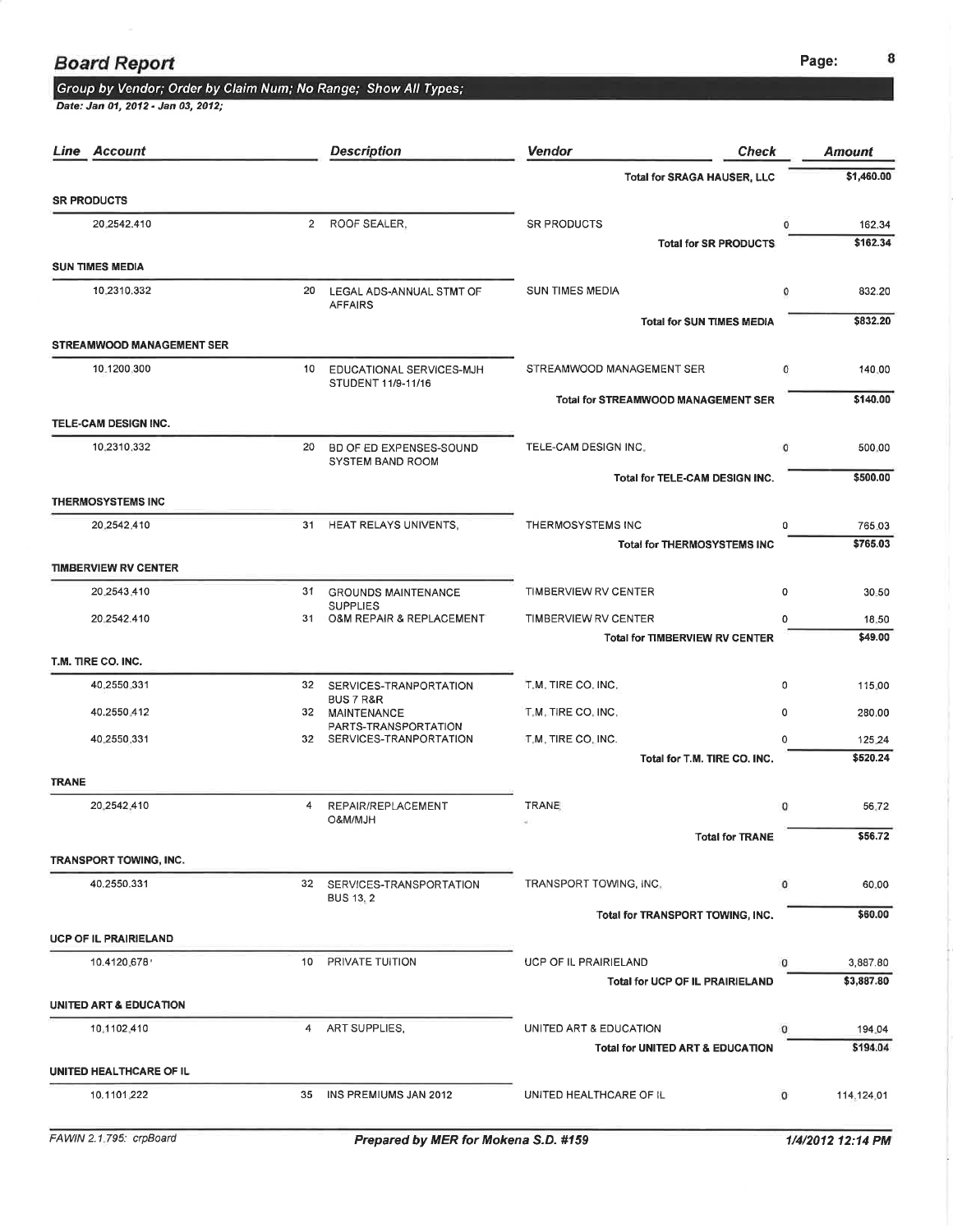## Group by Vendor; Order by Claim Num; No Range; Show All Types;<br>Date: Jan 01, 2012- Jan 03, 2012;

| Line Account                    |                | <b>Description</b>                                              | <b>Vendor</b>                      | <b>Check</b>                       | <b>Amount</b> |
|---------------------------------|----------------|-----------------------------------------------------------------|------------------------------------|------------------------------------|---------------|
|                                 |                |                                                                 | Total for UNITED HEALTHCARE OF IL  |                                    | \$114,124.01  |
| <b>VERIZON WIRELESS</b>         |                | 7a                                                              |                                    |                                    |               |
| 20.2542.340                     | 30             | DISTRICT TELEPHONES                                             | <b>VERIZON WIRELESS</b>            | $\Omega$                           | 120:95        |
|                                 |                |                                                                 |                                    | <b>Total for VERIZON WIRELESS</b>  | \$120.95      |
| <b>VILLAGE OF MOKENA</b>        |                |                                                                 |                                    |                                    |               |
| 20.2542.370                     | 31             | MES NORTH-WATER & SEWER                                         | <b>VILLAGE OF MOKENA</b>           | 0                                  | 468.08        |
| 20.2542.370                     | 31             | <b>MES CENTRAL</b>                                              | <b>VILLAGE OF MOKENA</b>           | 0                                  | 502.32        |
| 20.2542.370                     | 31             | UTILITIES-WATER & SEWER<br>MES SOUTH UTILITIES-WATER<br>& SEWER | <b>VILLAGE OF MOKENA</b>           | 0                                  | 305.81        |
| 20.2542.370                     | 31             | MIS UTILITIES-WATER &                                           | <b>VILLAGE OF MOKENA</b>           | 0                                  | 108.56        |
| 20.2542.370                     | 31             | <b>SEWER</b><br>MJH UTILITIES-WATER &<br><b>SEWER</b>           | <b>VILLAGE OF MOKENA</b>           | $\Omega$                           | 530.96        |
|                                 |                |                                                                 |                                    | <b>Total for VILLAGE OF MOKENA</b> | \$1,915.73    |
| <b>VOYAGEUR SALES</b>           |                |                                                                 |                                    |                                    |               |
| 10.2410.410                     | $\overline{2}$ | SUPPLIES-ADMINISTRATIVE/ME<br>S                                 | <b>VOYAGEUR SALES</b>              | 0                                  | 60.00         |
| 10.1101.410                     | $\mathbf{2}$   | SUPPLIES-CONF ROOM<br>CHAIRS-MES S124                           | <b>VOYAGEUR SALES</b>              | 0                                  | 800.00        |
|                                 |                |                                                                 |                                    | <b>Total for VOYAGEUR SALES</b>    | \$860.00      |
| <b>VISION SERVICE PLAN (IL)</b> |                |                                                                 |                                    |                                    |               |
| 10.1101.222                     | 35             | <b>VISION INS PREMIUM</b>                                       | VISION SERVICE PLAN (IL)           | $^{\circ}$                         | 1,041.00      |
|                                 |                |                                                                 | Total for VISION SERVICE PLAN (IL) |                                    | \$1,041.00    |
| WILLIAM V. MACGILL & CO.        |                |                                                                 |                                    |                                    |               |
| 10.2130.410                     | $\overline{4}$ | MJH HEALTH OFFICE.                                              | WILLIAM V. MACGILL & CO.           | $\Omega$                           | 463.43        |
|                                 |                |                                                                 | Total for WILLIAM V. MACGILL & CO. |                                    | \$463.43      |